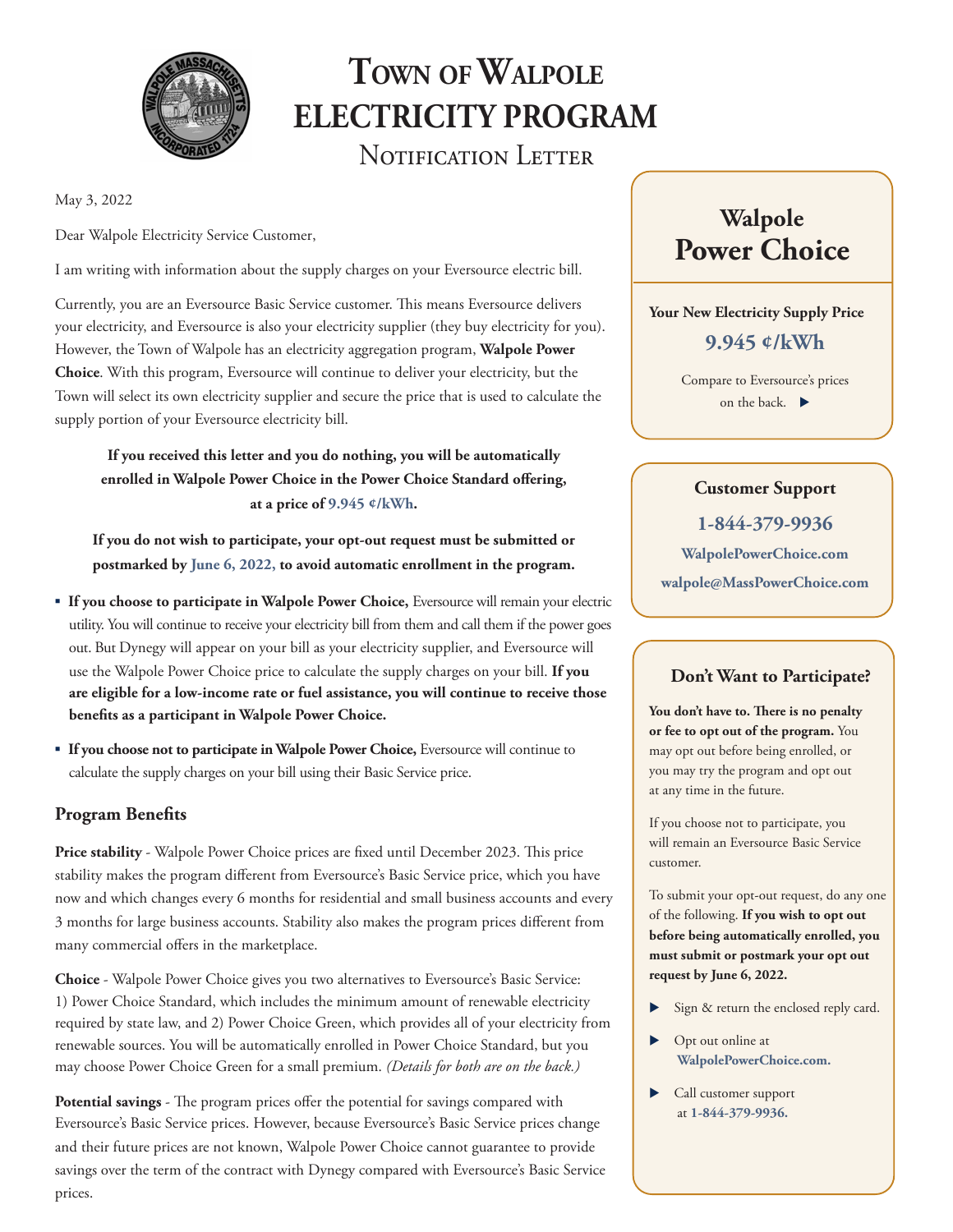#### **Program Options & Pricing**

| <b>STANDARD:</b>                                                                                                                                          | 1. If you do nothing, you will be automatically enrolled in POWER CHOICE                                                                                                                                                                                                                                                                                                                                                   | 9.945* ¢/kWh for residential, small<br>business, and large business accounts  |
|-----------------------------------------------------------------------------------------------------------------------------------------------------------|----------------------------------------------------------------------------------------------------------------------------------------------------------------------------------------------------------------------------------------------------------------------------------------------------------------------------------------------------------------------------------------------------------------------------|-------------------------------------------------------------------------------|
| Renewable energy content                                                                                                                                  | Meets Massachusetts minimum renewable energy requirements, which include 20% from "premium" renewable<br>energy projects in the New England Region (MA Class I RECs).                                                                                                                                                                                                                                                      |                                                                               |
| Rate term                                                                                                                                                 | Enrollment - December 2023 meter read.                                                                                                                                                                                                                                                                                                                                                                                     |                                                                               |
| Exit terms                                                                                                                                                | Leave any time. No exit charge.                                                                                                                                                                                                                                                                                                                                                                                            |                                                                               |
|                                                                                                                                                           | 2. If you want 100% renewable electricity, you may choose POWER CHOICE GREEN:<br>*** To choose POWER CHOICE GREEN, visit WalpolePowerChoice.com or call customer                                                                                                                                                                                                                                                           | 10.749* ¢/kWh for residential, small<br>business, and large business accounts |
| support at 1-844-379-9936 ***                                                                                                                             |                                                                                                                                                                                                                                                                                                                                                                                                                            |                                                                               |
| Renewable energy content                                                                                                                                  | 100% renewable electricity. All of your electricity comes from "premium" renewable energy projects in the New<br>England region (MA Class I RECs).                                                                                                                                                                                                                                                                         |                                                                               |
| Rate term                                                                                                                                                 | Enrollment - December 2023 meter read.                                                                                                                                                                                                                                                                                                                                                                                     |                                                                               |
| Exit terms                                                                                                                                                | Leave any time. No exit charge.                                                                                                                                                                                                                                                                                                                                                                                            |                                                                               |
|                                                                                                                                                           | 3. If you choose to opt out, you will remain on EVERSOURCE'S BASIC SERVICE:                                                                                                                                                                                                                                                                                                                                                | 15.764 ¢/kWh residential                                                      |
| NOTE: Eversource's prices are not long-term prices. Prices are for Eversource's current 6- or<br>3-month rate term only, and future prices are not known. |                                                                                                                                                                                                                                                                                                                                                                                                                            | 14.761 ¢/kWh small business<br>10.470 ¢/kWh large business                    |
| Renewable energy content<br>Rate term                                                                                                                     | Meets Massachusetts minimum renewable energy requirements, which include 20% from "premium" renewable<br>energy projects in the New England Region (MA Class I RECs).                                                                                                                                                                                                                                                      |                                                                               |
|                                                                                                                                                           | January 1 - June 30, 2022, for residential and small business accounts. April 1 - June 30, 2022, for large business<br>accounts. Eversource's fixed Basic Service prices change every 6 months for residential and small business accounts,<br>and every 3 months large business accounts. Eversource's prices will next change on July 1, 2022, for residential, small<br>business accounts, and large business accounts. |                                                                               |
| Exit terms                                                                                                                                                | Leave any time. No exit charge. However, large C&I (rates G-3, T-2, and WR) and street lighting customers on the<br>fixed-priced Basic Service option may receive a billing adjustment, which may be either a credit or a charge.                                                                                                                                                                                          |                                                                               |

noice Standard price and the Power Choice Green price both include a \$0.001/kWh administrative fee. Program prices could increase as a result of a change in law that results in a direct, material increase in costs during the term of the electricity supply agreement.

#### **Frequently Asked Questions**

**Are savings guaranteed?** No. While the program goal is to deliver savings when compared with the average of Eversource's changing prices, future Eversource prices are not known. As a result, savings compared with Eversource cannot be guaranteed.

**I have received this letter, and also I have signed a contract with an electricity supplier very recently. What should I do?** You may have signed your contract after this mailing list was created. If that is the case, you must opt out if you wish to retain your current contract. If you do not opt out, your account will be enrolled in Walpole Power Choice, and that may trigger early termination fees from your existing electricity supplier.

**I have a tax-exempt account. How can I retain my account's tax-exempt status?** Taxes will be billed as part of the program's power supply charge. Customers are responsible for identifying and requesting an exemption from the collection of any tax by providing appropriate tax exemption documentation to Dynegy. Visit WalpolePowerChoice.com for information on where to submit your documentation.

If you have any additional questions, please do not hesitate to visit the program website at **WalpolePowerChoice.com** or contact customer support with our Town consultants at **walpole@MassPowerChoice.com** or **1-844-379-9936**.

Jim Johnson Town Administrator